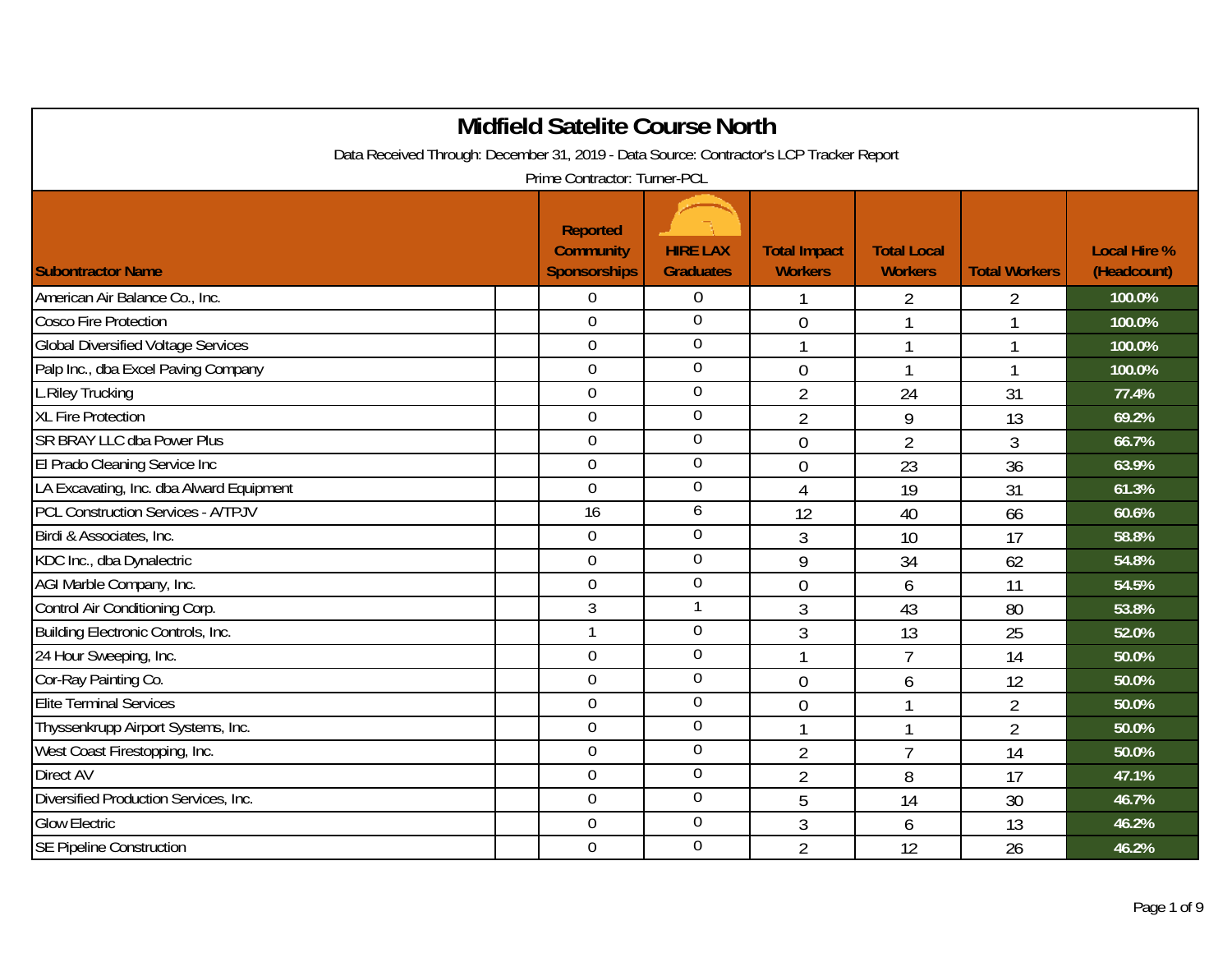|                                                                                         | <b>Midfield Satelite Course North</b>                      |                                     |                                       |                                      |                      |                                    |
|-----------------------------------------------------------------------------------------|------------------------------------------------------------|-------------------------------------|---------------------------------------|--------------------------------------|----------------------|------------------------------------|
| Data Received Through: December 31, 2019 - Data Source: Contractor's LCP Tracker Report |                                                            |                                     |                                       |                                      |                      |                                    |
|                                                                                         | Prime Contractor: Turner-PCL                               |                                     |                                       |                                      |                      |                                    |
| <b>Subontractor Name</b>                                                                | <b>Reported</b><br><b>Community</b><br><b>Sponsorships</b> | <b>HIRE LAX</b><br><b>Graduates</b> | <b>Total Impact</b><br><b>Workers</b> | <b>Total Local</b><br><b>Workers</b> | <b>Total Workers</b> | <b>Local Hire %</b><br>(Headcount) |
| TeraBand Technologies, Inc.                                                             | 1                                                          | 1                                   | 4                                     | 31                                   | 68                   | 45.6%                              |
| Comet Electric                                                                          | 0                                                          | $\overline{0}$                      | 1                                     | 18                                   | 41                   | 43.9%                              |
| California Earth Transport, Inc.                                                        | 0                                                          | $\overline{0}$                      | 14                                    | 71                                   | 163                  | 43.6%                              |
| GEC <sub>2</sub>                                                                        | $\overline{0}$                                             | $\overline{0}$                      | 10                                    | 53                                   | 124                  | 42.7%                              |
| Safe Scaffolding                                                                        | $\overline{0}$                                             | $\overline{0}$                      | 5                                     | 15                                   | 36                   | 41.7%                              |
| <b>Techno Coatings</b>                                                                  | $\overline{0}$                                             | $\overline{0}$                      | $\overline{0}$                        | $\overline{7}$                       | 17                   | 41.2%                              |
| Murrco Construction, Inc.                                                               | $\overline{2}$                                             | $\boldsymbol{0}$                    | $\overline{3}$                        | 20                                   | 49                   | 40.8%                              |
| Apex Cabling Inc                                                                        | $\overline{0}$                                             | $\mathbf 0$                         | $\mathbf{1}$                          | $\overline{2}$                       | 5                    | 40.0%                              |
| Bielski Specialty Services, Inc.                                                        | 0                                                          | $\boldsymbol{0}$                    | $\overline{0}$                        | $\overline{2}$                       | 5                    | 40.0%                              |
| Conti Corporation                                                                       | $\overline{0}$                                             | $\overline{0}$                      | $\overline{0}$                        | 6                                    | 15                   | 40.0%                              |
| Alameda Construction Services, Inc.                                                     | 0                                                          | $\boldsymbol{0}$                    | $\mathfrak{Z}$                        | 13                                   | 33                   | 39.4%                              |
| Vellutini Corp dba Royal Electric Company                                               | $\mathbf 0$                                                | $\mathbf 0$                         | 1                                     | 13                                   | 33                   | 39.4%                              |
| San-Mar Construction Co., Inc.                                                          | $\overline{3}$                                             | $\overline{0}$                      | $\overline{4}$                        | 36                                   | 92                   | 39.1%                              |
| CSI Electrical Contractors, Inc.                                                        | $\mathbf 0$                                                | $\boldsymbol{0}$                    | $\overline{2}$                        | $\overline{7}$                       | 18                   | 38.9%                              |
| Infinity Drywall Contracting, Inc.                                                      | 1                                                          | 1                                   | $\mathbf 0$                           | 5                                    | 13                   | 38.5%                              |
| ISEC, Inc.                                                                              | $\mathbf{1}$                                               | $\mathbf{1}$                        | 12                                    | 44                                   | 115                  | 38.3%                              |
| <b>Granstrom Masonry Inc</b>                                                            | $\overline{0}$                                             | $\overline{0}$                      | $\mathbf 0$                           | 8                                    | 21                   | 38.1%                              |
| R&R Masonry, Inc.                                                                       | 0                                                          | $\boldsymbol{0}$                    | $\overline{2}$                        | 12                                   | 32                   | 37.5%                              |
| Pan-Pacific Mechanical                                                                  | $\mathbf 0$                                                | $\boldsymbol{0}$                    | $\overline{0}$                        | 10                                   | 27                   | 37.0%                              |
| RJ&J Construction, Inc.                                                                 | $\overline{0}$                                             | $\mathbf 0$                         | $\mathfrak{Z}$                        | 11                                   | 30                   | 36.7%                              |
| Borbon, Inc.                                                                            | 0                                                          | $\mathbf 0$                         | $\overline{4}$                        | 19                                   | 52                   | 36.5%                              |
| Helix Electric, Inc.                                                                    |                                                            | 1                                   | 18                                    | 106                                  | 291                  | 36.4%                              |
| Alert Insulation Co., Inc.                                                              | $\mathbf 0$                                                | $\boldsymbol{0}$                    | $\mathbf 1$                           | 8                                    | 22                   | 36.4%                              |
| Blue Iron Foundations & Shoring LLC                                                     | 0                                                          | $\overline{0}$                      | $\overline{2}$                        | $\overline{4}$                       | 11                   | 36.4%                              |
| Environmental Construction Group, Inc.                                                  | $\mathbf 0$                                                | $\overline{0}$                      |                                       | 12                                   | 33                   | 36.4%                              |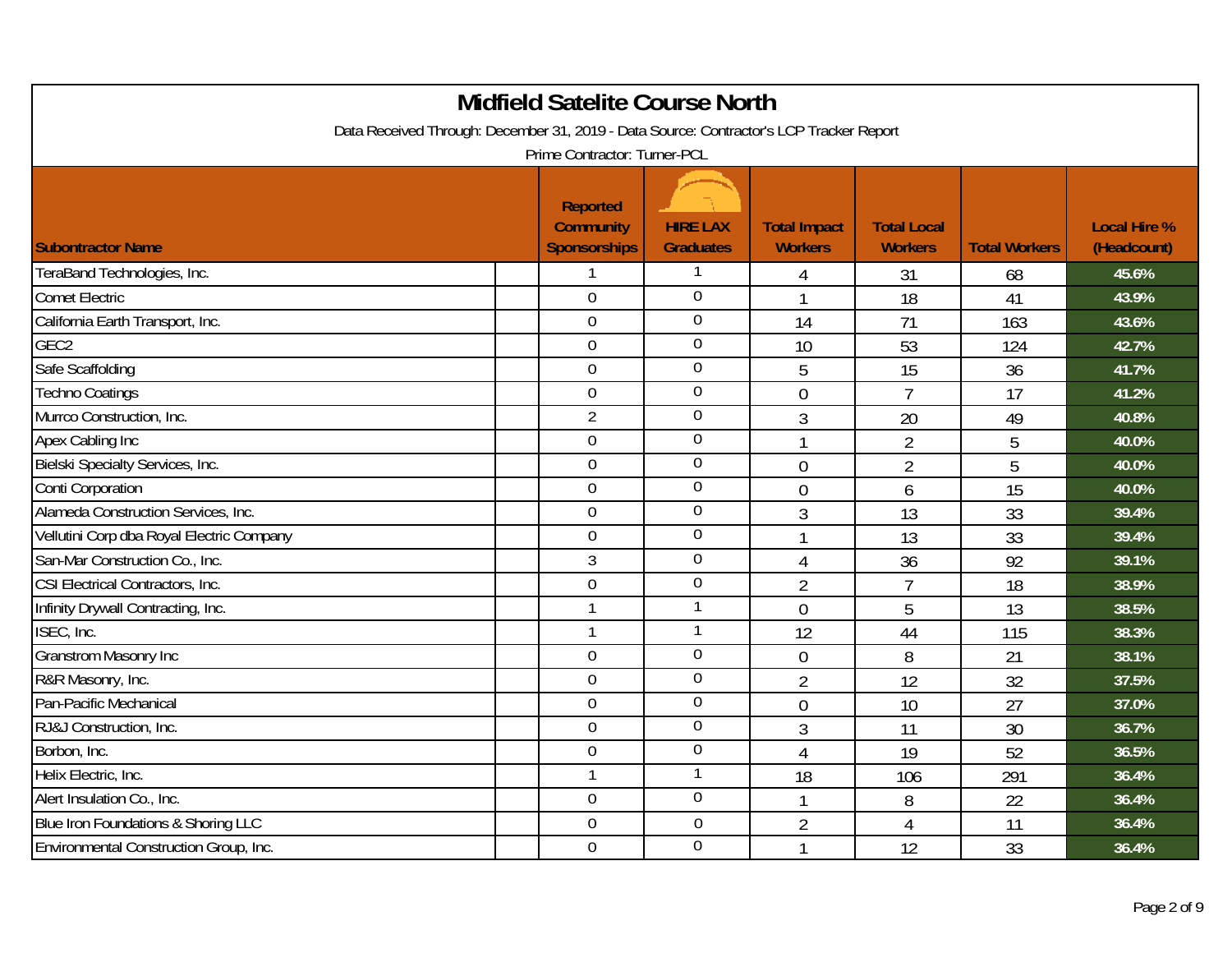|                                                                                         | <b>Midfield Satelite Course North</b>                      |                                     |                                       |                                      |                      |                                    |
|-----------------------------------------------------------------------------------------|------------------------------------------------------------|-------------------------------------|---------------------------------------|--------------------------------------|----------------------|------------------------------------|
| Data Received Through: December 31, 2019 - Data Source: Contractor's LCP Tracker Report | Prime Contractor: Turner-PCL                               |                                     |                                       |                                      |                      |                                    |
| <b>Subontractor Name</b>                                                                | <b>Reported</b><br><b>Community</b><br><b>Sponsorships</b> | <b>HIRE LAX</b><br><b>Graduates</b> | <b>Total Impact</b><br><b>Workers</b> | <b>Total Local</b><br><b>Workers</b> | <b>Total Workers</b> | <b>Local Hire %</b><br>(Headcount) |
| <b>Tahlequah Steel</b>                                                                  | 0                                                          | $\boldsymbol{0}$                    | 5                                     | 18                                   | 50                   | 36.0%                              |
| Steve Bubalo Construction Co.                                                           | $\overline{2}$                                             | $\overline{0}$                      | 6                                     | 14                                   | 39                   | 35.9%                              |
| Martinez Steel Corporation                                                              | $\overline{0}$                                             | $\overline{0}$                      | $\mathbf{1}$                          | 29                                   | 81                   | 35.8%                              |
| Courtney Inc.                                                                           | $\boldsymbol{0}$                                           | $\overline{0}$                      | $\overline{0}$                        | 5                                    | 14                   | 35.7%                              |
| <b>Top End Constructors</b>                                                             | $\overline{0}$                                             | $\boldsymbol{0}$                    | $\overline{0}$                        | 16                                   | 45                   | 35.6%                              |
| Penhall Company                                                                         | $\overline{0}$                                             | $\overline{0}$                      | 3                                     | 28                                   | 79                   | 35.4%                              |
| <b>Taft Electric Company</b>                                                            | $\boldsymbol{0}$                                           | $\boldsymbol{0}$                    | $\overline{7}$                        | 19                                   | 54                   | 35.2%                              |
| Muhlhauser Steel, Inc.                                                                  | $\overline{0}$                                             | $\boldsymbol{0}$                    | $\overline{3}$                        | 22                                   | 63                   | 34.9%                              |
| McDonough Construction Rentals, Inc.                                                    | $\overline{0}$                                             | $\boldsymbol{0}$                    | 1                                     | 8                                    | 23                   | 34.8%                              |
| PCL Construction B- Tunnel/Concrete                                                     | $\overline{0}$                                             | $\overline{0}$                      | $\overline{4}$                        | 10                                   | 29                   | 34.5%                              |
| NorthStar Contracting Group, Inc.                                                       | $\overline{0}$                                             | $\boldsymbol{0}$                    | $\overline{0}$                        | 12                                   | 35                   | 34.3%                              |
| Saddleback Waterproofing                                                                | $\overline{0}$                                             | $\overline{0}$                      | $\overline{2}$                        | 12                                   | 35                   | 34.3%                              |
| Crown Fence Co.                                                                         | $\overline{0}$                                             | $\boldsymbol{0}$                    | $\mathbf{1}$                          | 15                                   | 45                   | 33.3%                              |
| Northwest Excavating, Inc.                                                              | $\overline{0}$                                             | $\mathbf 0$                         | $\overline{0}$                        | 1                                    | 3                    | 33.3%                              |
| Upland Contracting, Inc.                                                                | $\overline{0}$                                             | $\boldsymbol{0}$                    | $\mathbf 0$                           | $\overline{2}$                       | 6                    | 33.3%                              |
| Valley Waterproofing, Inc.                                                              | $\overline{0}$                                             | $\mathbf 0$                         | $\overline{0}$                        | $\mathbf{1}$                         | 3                    | 33.3%                              |
| Best Contracting Services, Inc.                                                         | $\overline{0}$                                             | $\mathbf 0$                         | 9                                     | 59                                   | 180                  | 32.8%                              |
| <b>Granite Construction Company</b>                                                     | 4                                                          | 1                                   | 25                                    | 117                                  | 364                  | 32.1%                              |
| Anning-Johnson Company                                                                  | $\mathbf{1}$                                               | $\boldsymbol{0}$                    | $\overline{4}$                        | 16                                   | 50                   | 32.0%                              |
| Concrete Coring Company                                                                 | $\mathbf 0$                                                | $\boldsymbol{0}$                    | 1                                     | 8                                    | 25                   | 32.0%                              |
| Southwest Steel of California, Inc.                                                     | $\overline{0}$                                             | $\mathbf 0$                         | $\overline{2}$                        | 24                                   | 75                   | 32.0%                              |
| Gonsalves & Santucci dba Conco                                                          | $\mathfrak{Z}$                                             | $\mathbf{1}$                        | 14                                    | 115                                  | 361                  | 31.9%                              |
| Mike Zarp, Inc.                                                                         | $\overline{0}$                                             | $\mathbf 0$                         | 3                                     | 13                                   | 41                   | 31.7%                              |
| Premier Tile & Marble                                                                   | $\overline{0}$                                             | $\mathbf 0$                         | $\mathbf{1}$                          | 12                                   | 38                   | 31.6%                              |
| Sign Age Identity Systems, Inc.                                                         | $\Omega$                                                   | $\overline{0}$                      | 1                                     | 6                                    | 19                   | 31.6%                              |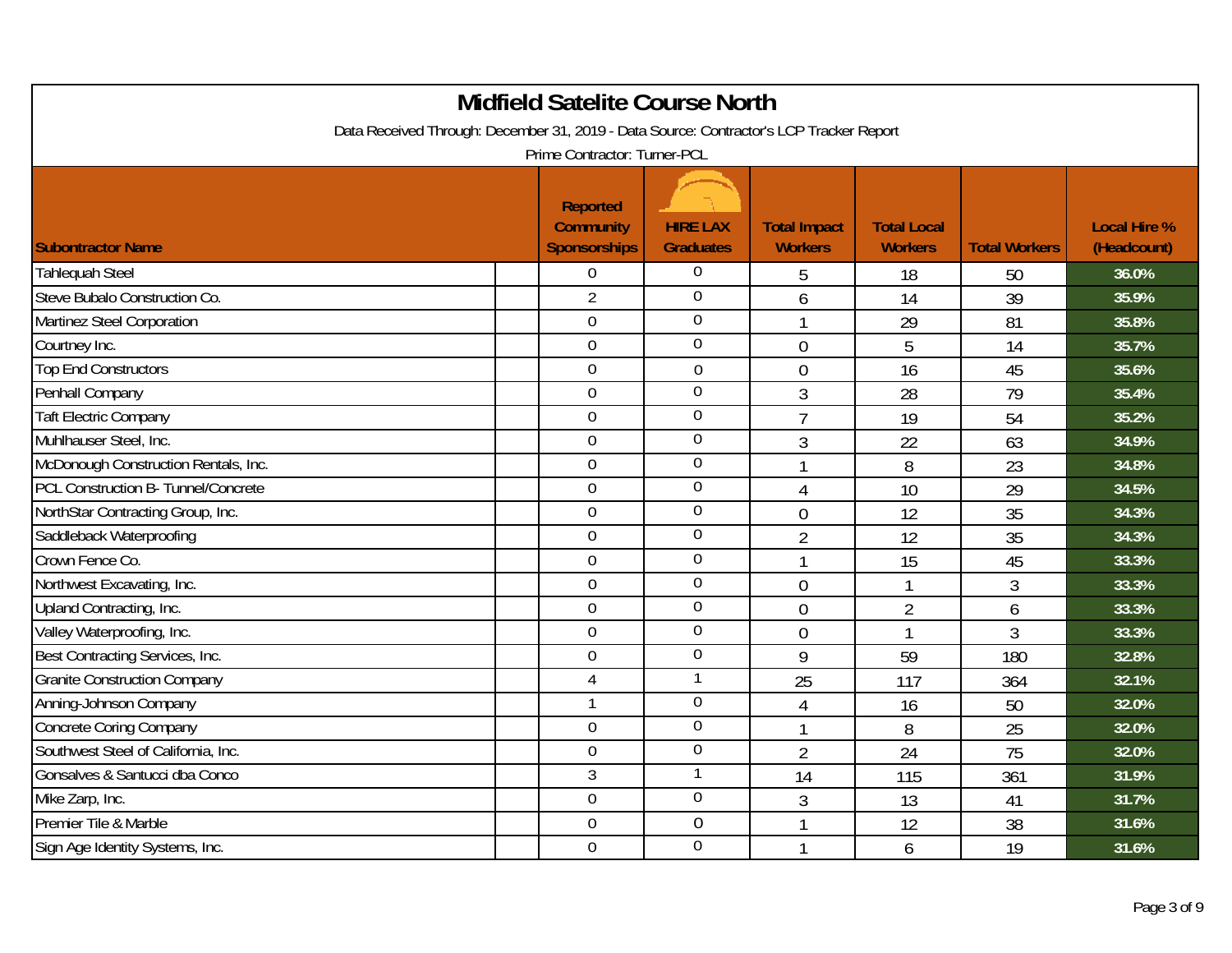|                                                                                         |            | <b>Midfield Satelite Course North</b>                      |                                     |                                       |                                      |                      |                                    |
|-----------------------------------------------------------------------------------------|------------|------------------------------------------------------------|-------------------------------------|---------------------------------------|--------------------------------------|----------------------|------------------------------------|
| Data Received Through: December 31, 2019 - Data Source: Contractor's LCP Tracker Report |            | Prime Contractor: Turner-PCL                               |                                     |                                       |                                      |                      |                                    |
| <b>Subontractor Name</b>                                                                |            | <b>Reported</b><br><b>Community</b><br><b>Sponsorships</b> | <b>HIRE LAX</b><br><b>Graduates</b> | <b>Total Impact</b><br><b>Workers</b> | <b>Total Local</b><br><b>Workers</b> | <b>Total Workers</b> | <b>Local Hire %</b><br>(Headcount) |
| South Coast Specialty Construction                                                      |            | $\overline{0}$                                             | 0                                   | $\boldsymbol{0}$                      | 5                                    | 16                   | 31.3%                              |
| Cowelco                                                                                 |            | $\mathbf{1}$                                               | $\boldsymbol{0}$                    | $\overline{2}$                        | 9                                    | 29                   | 31.0%                              |
| Malcolm Drilling Co., Inc.                                                              |            | $\overline{0}$                                             | $\overline{0}$                      | $\overline{4}$                        | 20                                   | 66                   | 30.3%                              |
| <b>Wolverine Fire Protection Co</b>                                                     |            | 4                                                          | 4                                   | $\overline{7}$                        | 18                                   | 60                   | 30.0%                              |
| <b>Gerdau Reinforcing Steel</b>                                                         |            | 4                                                          | $\mathbf 0$                         | 9                                     | 47                                   | 157                  | 29.9%                              |
| Zolnay Insulation, Inc.                                                                 |            | $\overline{0}$                                             | $\mathbf 0$                         | $\overline{0}$                        | 9                                    | 31                   | 29.0%                              |
| <b>NOR-CAL Pipeline Services</b>                                                        |            | $\overline{0}$                                             | $\mathbf 0$                         | $\overline{2}$                        | 19                                   | 66                   | 28.8%                              |
| McGuire Contracting, Inc.                                                               |            | $\overline{2}$                                             | $\mathbf{1}$                        | 8                                     | 63                                   | 219                  | 28.8%                              |
| Machado & Sons Construction, Inc.                                                       |            | $\overline{0}$                                             | $\boldsymbol{0}$                    | 1                                     | $\overline{2}$                       | $\overline{7}$       | 28.6%                              |
| Pacific Waterproofing & Restoration                                                     | <b>NEW</b> | $\overline{0}$                                             | $\overline{0}$                      | $\overline{0}$                        | $\overline{2}$                       | $\overline{7}$       | 28.6%                              |
| Performance Contracting, Inc.                                                           |            | $\overline{0}$                                             | $\mathbf 0$                         | 28                                    | 112                                  | 395                  | 28.4%                              |
| <b>Shoring Engineers</b>                                                                |            | $\overline{0}$                                             | $\overline{0}$                      | $\overline{4}$                        | 39                                   | 139                  | 28.1%                              |
| Bagatelos Glass Systems, Inc.                                                           |            | 3                                                          | $\mathbf{1}$                        | $\mathbf{1}$                          | 13                                   | 47                   | 27.7%                              |
| <b>Brady Company</b>                                                                    |            | $\boldsymbol{0}$                                           | $\overline{0}$                      | $\overline{2}$                        | 10                                   | 37                   | 27.0%                              |
| <b>Griffith Company</b>                                                                 |            | $\overline{2}$                                             | $\overline{0}$                      | 16                                    | 73                                   | 271                  | 26.9%                              |
| Bryton Engineering & Grading, Inc. dba Premiere                                         |            | $\mathbf 0$                                                | $\mathbf 0$                         | 1                                     | 9                                    | 34                   | 26.5%                              |
| Otis Elevator Company                                                                   |            | $\overline{0}$                                             | $\mathbf 0$                         | $\overline{4}$                        | 32                                   | 122                  | 26.2%                              |
| Coast Insulation Contractor, Inc. dba Coast Building Products                           |            | $\mathbf 0$                                                | $\mathbf 0$                         | $\overline{0}$                        | 6                                    | 23                   | 26.1%                              |
| <b>LNA Concrete Structures, Inc.</b>                                                    |            | $\overline{0}$                                             | $\mathbf 0$                         | 3                                     | 8                                    | 31                   | 25.8%                              |
| A Power Sweeping, Inc.                                                                  |            | $\overline{0}$                                             | $\boldsymbol{0}$                    | $\overline{0}$                        | $\mathbf{1}$                         | $\overline{4}$       | 25.0%                              |
| <b>Farwest Insulation Contracting</b>                                                   |            | $\overline{0}$                                             | $\mathbf 0$                         | $\overline{2}$                        | 3                                    | 12                   | 25.0%                              |
| Karcher Insulation, Inc.                                                                |            | $\overline{0}$                                             | $\boldsymbol{0}$                    | $\mathbf{1}$                          | $\overline{2}$                       | 8                    | 25.0%                              |
| Kellar Sweeping, Inc.                                                                   |            | $\overline{0}$                                             | $\boldsymbol{0}$                    | $\overline{0}$                        | 1                                    | $\overline{4}$       | 25.0%                              |
| <b>PG Cutting Services</b>                                                              |            | $\mathbf{1}$                                               | $\overline{0}$                      | $\mathbf 0$                           | $\overline{2}$                       | 8                    | 25.0%                              |
| Silverado Tile and Stone, Inc.                                                          |            | $\boldsymbol{0}$                                           | $\overline{0}$                      | $\overline{0}$                        | 3                                    | 12                   | 25.0%                              |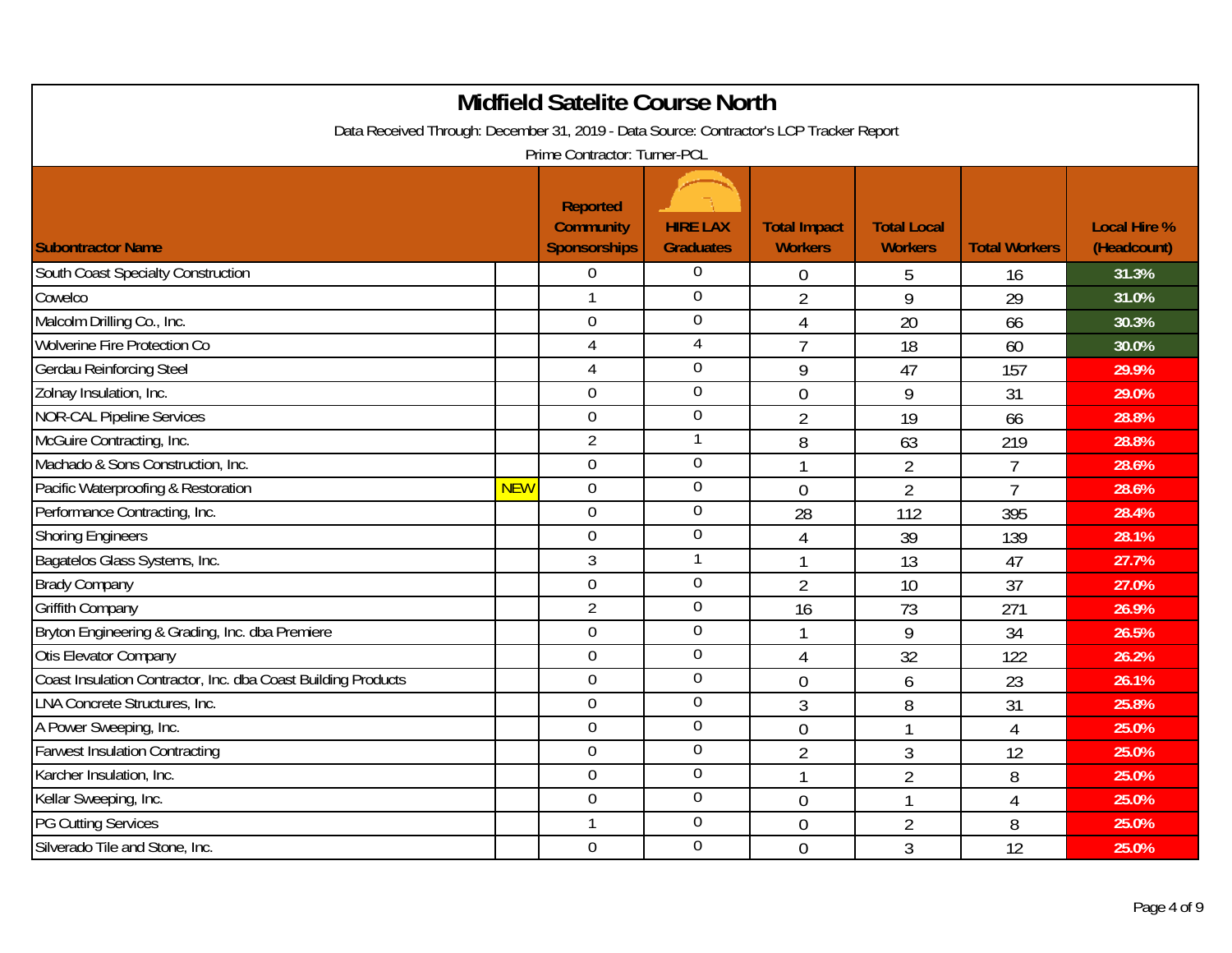|                                                                                         | <b>Midfield Satelite Course North</b>                      |                                     |                                       |                                      |                      |                                    |
|-----------------------------------------------------------------------------------------|------------------------------------------------------------|-------------------------------------|---------------------------------------|--------------------------------------|----------------------|------------------------------------|
| Data Received Through: December 31, 2019 - Data Source: Contractor's LCP Tracker Report | Prime Contractor: Turner-PCL                               |                                     |                                       |                                      |                      |                                    |
| <b>Subontractor Name</b>                                                                | <b>Reported</b><br><b>Community</b><br><b>Sponsorships</b> | <b>HIRE LAX</b><br><b>Graduates</b> | <b>Total Impact</b><br><b>Workers</b> | <b>Total Local</b><br><b>Workers</b> | <b>Total Workers</b> | <b>Local Hire %</b><br>(Headcount) |
| Sterndahl Enterprises, Inc.                                                             | $\overline{0}$                                             | $\boldsymbol{0}$                    | 2                                     | 10                                   | 40                   | 25.0%                              |
| Throop Lightweight Fill, Inc.                                                           | $\overline{0}$                                             | $\overline{0}$                      | $\overline{0}$                        | $\mathbf{1}$                         | $\overline{4}$       | 25.0%                              |
| W.A. Rasic Construction Company, Inc.                                                   | $\overline{0}$                                             | $\overline{0}$                      | $\overline{0}$                        | $\overline{2}$                       | 8                    | 25.0%                              |
| Zefiro Corporation                                                                      | $\overline{0}$                                             | $\overline{0}$                      | $\overline{0}$                        | $\overline{2}$                       | 8                    | 25.0%                              |
| Signature Flooring, Inc.                                                                | $\overline{0}$                                             | $\mathbf 0$                         | 1                                     | 10                                   | 41                   | 24.4%                              |
| Karcher Interiors Systems, Inc.                                                         | $\overline{2}$                                             | $\overline{2}$                      | 1                                     | 5                                    | 21                   | 23.8%                              |
| Traffic Management, Inc.                                                                | $\overline{0}$                                             | $\boldsymbol{0}$                    | $\overline{0}$                        | 5                                    | 21                   | 23.8%                              |
| Merli Concrete Pumping                                                                  | $\mathbf 0$                                                | $\boldsymbol{0}$                    | $\overline{0}$                        | $\overline{4}$                       | 17                   | 23.5%                              |
| Limbach Company LC                                                                      | $\overline{0}$                                             | $\boldsymbol{0}$                    | 6                                     | 36                                   | 155                  | 23.2%                              |
| Allied Steel Co., Inc.                                                                  | $\mathbf{1}$                                               | $\mathbf{1}$                        | $\overline{4}$                        | 20                                   | 87                   | 23.0%                              |
| <b>Schuff Steel</b>                                                                     | $\overline{4}$                                             | $\mathbf{1}$                        | 9                                     | 45                                   | 199                  | 22.6%                              |
| Conco Pumping, Inc.                                                                     | $\mathbf{1}$                                               | $\mathbf 0$                         | 1                                     | $\overline{7}$                       | 31                   | 22.6%                              |
| <b>Applied Engineering Concepts</b>                                                     | $\overline{0}$                                             | $\overline{0}$                      | $\overline{0}$                        | $\overline{2}$                       | 9                    | 22.2%                              |
| Crown Corr, Inc.                                                                        | $\overline{0}$                                             | $\mathbf 0$                         | $\overline{2}$                        | 8                                    | 36                   | 22.2%                              |
| Clevland Marble LP                                                                      | $\overline{0}$                                             | $\overline{0}$                      | $\overline{0}$                        | $\overline{1}$                       | 32                   | 21.9%                              |
| Commercial Scaffolding of CA, Inc.                                                      | $\overline{0}$                                             | $\overline{0}$                      | $\overline{0}$                        | 6                                    | 29                   | 20.7%                              |
| Air Conditioning Control Systems, Inc.                                                  | $\overline{0}$                                             | $\overline{0}$                      | $\overline{0}$                        | 1                                    | 5                    | 20.0%                              |
| Bill Carr Surveys, Inc.                                                                 | $\mathbf 0$                                                | $\mathbf 0$                         | $\overline{0}$                        | $\mathbf{1}$                         | 5                    | 20.0%                              |
| GeoDesign, Inc.                                                                         | $\Omega$                                                   | $\boldsymbol{0}$                    | $\overline{2}$                        | 3                                    | 15                   | 20.0%                              |
| KM3N-B dba Terra-Petra                                                                  | $\mathbf 0$                                                | $\overline{0}$                      | 0                                     | 1                                    | 5                    | 20.0%                              |
| Nold's Equipment                                                                        | $\overline{0}$                                             | $\overline{0}$                      | 1                                     | 1                                    | 5                    | 20.0%                              |
| TechCorr USA Management, LLC                                                            | $\mathbf 0$                                                | $\boldsymbol{0}$                    | $\mathbf 0$                           | $\mathbf{1}$                         | 5                    | 20.0%                              |
| <b>Blois Construction, Inc.</b>                                                         | $\overline{2}$                                             | 1                                   | $\overline{2}$                        | 10                                   | 52                   | 19.2%                              |
| Rosendin Electric Inc                                                                   | $\overline{0}$                                             | $\overline{0}$                      | 1                                     | 3                                    | 16                   | 18.8%                              |
| Orange County Plastering Company                                                        | 1                                                          | 1                                   | 5                                     | 12                                   | 65                   | 18.5%                              |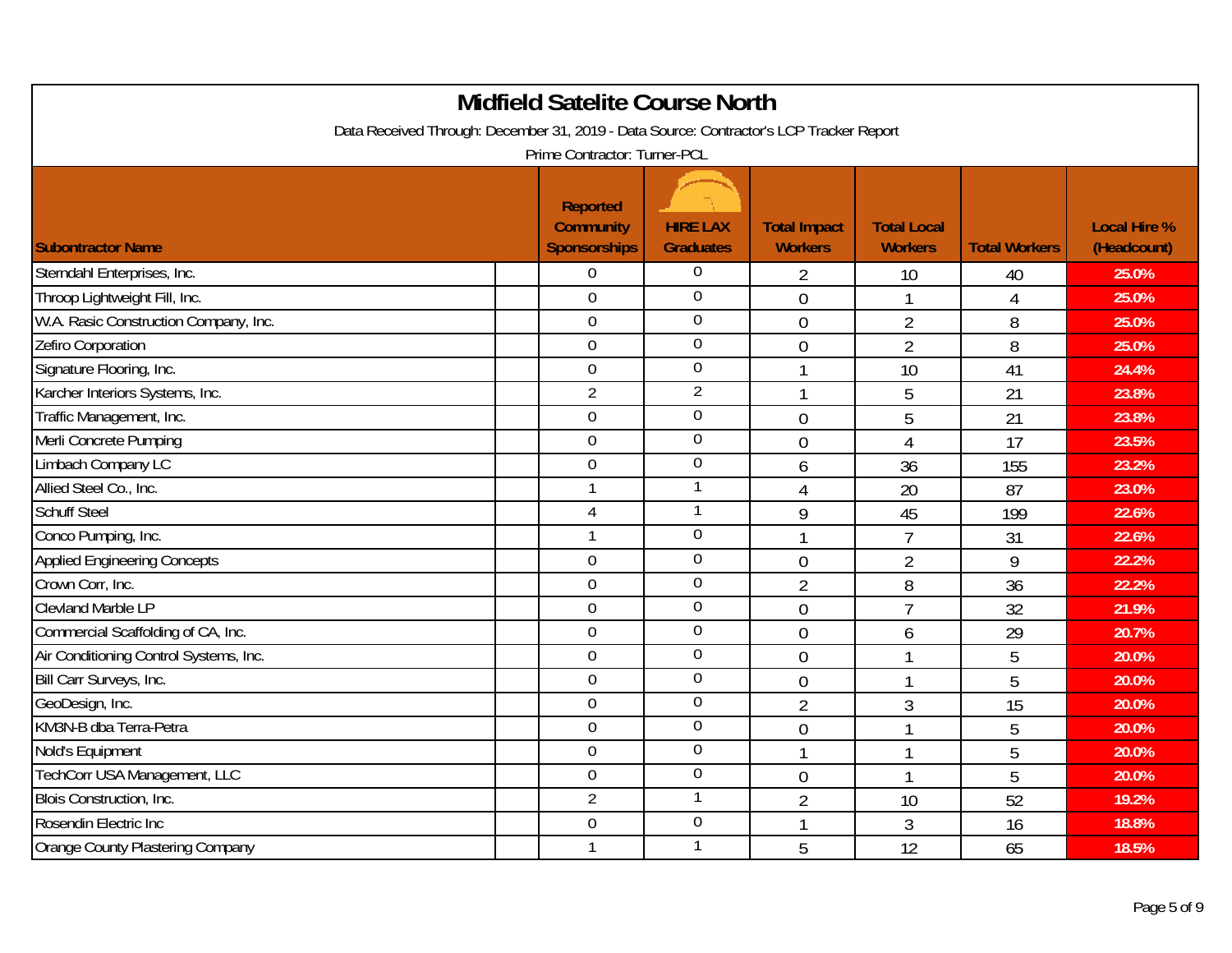|                                                                                         | <b>Midfield Satelite Course North</b>                      |                                     |                                       |                                      |                      |                                    |
|-----------------------------------------------------------------------------------------|------------------------------------------------------------|-------------------------------------|---------------------------------------|--------------------------------------|----------------------|------------------------------------|
| Data Received Through: December 31, 2019 - Data Source: Contractor's LCP Tracker Report | Prime Contractor: Turner-PCL                               |                                     |                                       |                                      |                      |                                    |
| <b>Subontractor Name</b>                                                                | <b>Reported</b><br><b>Community</b><br><b>Sponsorships</b> | <b>HIRE LAX</b><br><b>Graduates</b> | <b>Total Impact</b><br><b>Workers</b> | <b>Total Local</b><br><b>Workers</b> | <b>Total Workers</b> | <b>Local Hire %</b><br>(Headcount) |
| Bigge Crane and Rigging Co.                                                             | 0                                                          | $\boldsymbol{0}$                    | 2                                     | 3                                    | 17                   | 17.6%                              |
| Corradini Corp                                                                          | $\overline{0}$                                             | $\overline{0}$                      | $\mathbf{1}$                          | 3                                    | 18                   | 16.7%                              |
| Vertical Access, Inc.                                                                   | $\overline{0}$                                             | $\overline{0}$                      | 1                                     | 9                                    | 56                   | 16.1%                              |
| RMA Group, Inc.                                                                         | $\mathbf 0$                                                | $\overline{0}$                      | 1                                     | 5                                    | 35                   | 14.3%                              |
| Rouch Rebar, Inc.                                                                       | $\overline{0}$                                             | $\mathbf 0$                         | $\overline{0}$                        | $\mathbf{1}$                         | $\overline{7}$       | 14.3%                              |
| RR Leonard Company                                                                      | $\overline{0}$                                             | $\overline{0}$                      | $\overline{0}$                        | 1                                    | $\overline{7}$       | 14.3%                              |
| Martin Integrated                                                                       | $\mathbf 0$                                                | $\boldsymbol{0}$                    | $\mathbf 0$                           | 6                                    | 44                   | 13.6%                              |
| Sequoia Consultants Inc                                                                 | $\overline{0}$                                             | $\boldsymbol{0}$                    | $\mathbf 0$                           | 3                                    | 22                   | 13.6%                              |
| <b>Austin Enterprise</b>                                                                | $\mathbf 0$                                                | $\boldsymbol{0}$                    | $\overline{0}$                        | 6                                    | 47                   | 12.8%                              |
| Ampco North, Inc.                                                                       | $\overline{0}$                                             | $\mathbf 0$                         | $\overline{0}$                        | $\mathbf{1}$                         | 8                    | 12.5%                              |
| Pfeiler & Associates Engineers, Inc.                                                    | $\boldsymbol{0}$                                           | $\boldsymbol{0}$                    | $\overline{0}$                        | $\overline{2}$                       | 16                   | 12.5%                              |
| RJ Lalonde, Inc.                                                                        | $\overline{0}$                                             | $\overline{0}$                      | $\overline{2}$                        | $\overline{2}$                       | 16                   | 12.5%                              |
| Martin Bros./Marcowall, Inc.                                                            | $\overline{0}$                                             | $\boldsymbol{0}$                    | 1                                     | $\overline{2}$                       | 17                   | 11.8%                              |
| Murray Company                                                                          | $\boldsymbol{0}$                                           | $\mathbf 0$                         | $\overline{0}$                        | 10                                   | 86                   | 11.6%                              |
| <b>Badger Daylighting</b>                                                               | $\overline{0}$                                             | $\boldsymbol{0}$                    | $\mathbf 0$                           | $\overline{2}$                       | 19                   | 10.5%                              |
| J.R. Construction                                                                       | $\overline{0}$                                             | $\overline{0}$                      | $\overline{0}$                        | 1                                    | 11                   | 9.1%                               |
| Savala Equipment Company, Inc.                                                          | $\overline{0}$                                             | $\mathbf 0$                         | $\overline{0}$                        | $\overline{2}$                       | 23                   | 8.7%                               |
| <b>Bragg Crane Service</b>                                                              | $\overline{0}$                                             | $\mathbf 0$                         | 1                                     | 8                                    | 95                   | 8.4%                               |
| Doty Bros. Construction Co.                                                             | $\overline{0}$                                             | $\boldsymbol{0}$                    | 1                                     | 1                                    | 12                   | 8.3%                               |
| Reliable Construction Services, LLC                                                     | $\mathbf 0$                                                | $\boldsymbol{0}$                    | $\overline{0}$                        | $\mathbf{1}$                         | 15                   | 6.7%                               |
| United Riggers & Erectors, Inc.                                                         | $\overline{0}$                                             | $\mathbf 0$                         | $\overline{0}$                        | 1                                    | 19                   | 5.3%                               |
| <b>Addison Equipment Rental</b>                                                         | $\mathbf 0$                                                | $\boldsymbol{0}$                    | $\overline{0}$                        | $\overline{0}$                       | $\overline{2}$       | 0.0%                               |
| Antigo Construction, Inc.                                                               | $\overline{0}$                                             | $\mathbf 0$                         | $\mathbf 0$                           | $\mathbf 0$                          | $\overline{2}$       | 0.0%                               |
| ARS Construction Services, Inc. dba Concrete Cutting IntL.                              | $\overline{0}$                                             | $\overline{0}$                      | $\overline{0}$                        | 0                                    | $\overline{2}$       | 0.0%                               |
| Ayala Boring, Inc.                                                                      | $\overline{0}$                                             | $\overline{0}$                      | $\overline{0}$                        | 0                                    | 11                   | 0.0%                               |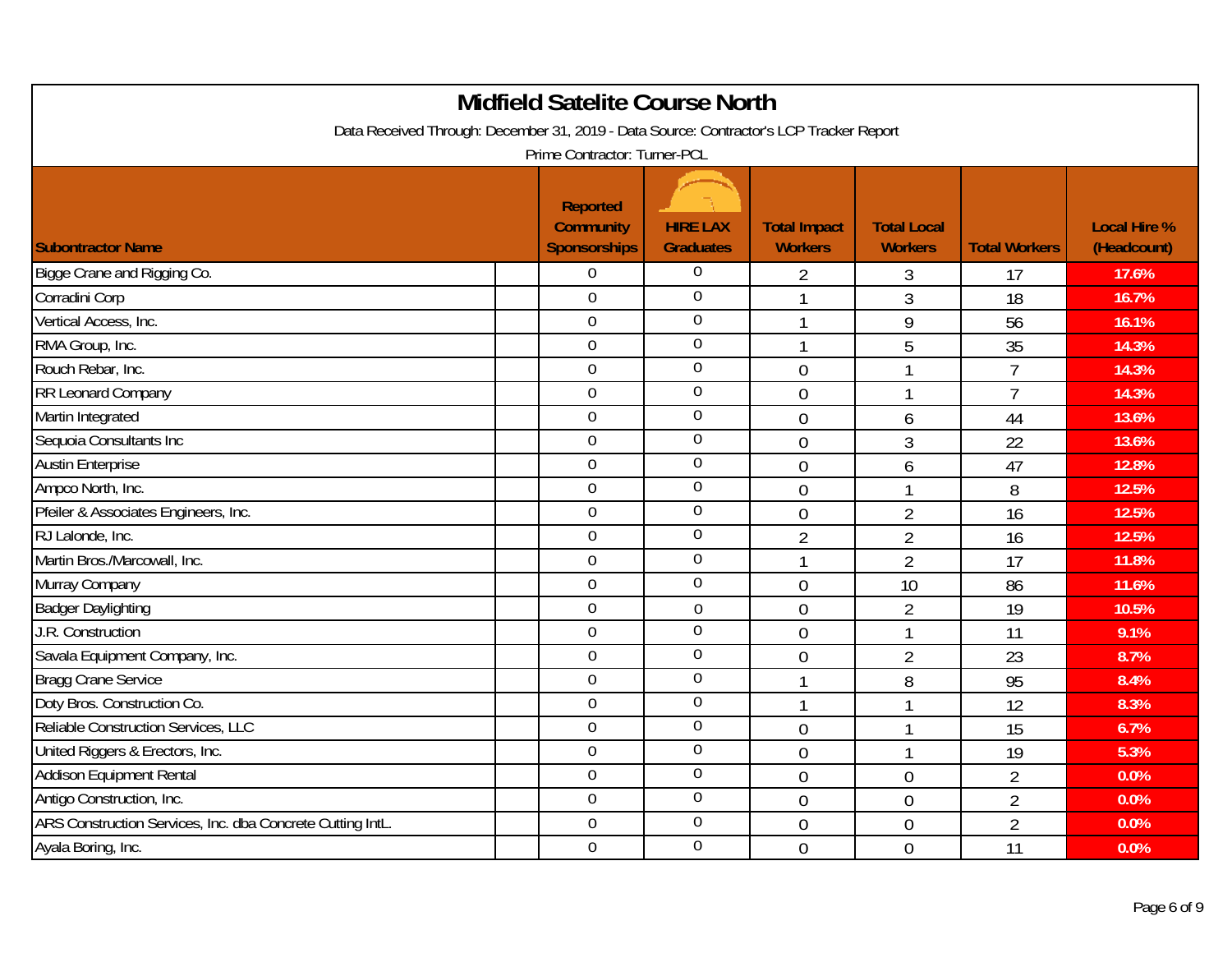|                                                                                         |            | <b>Midfield Satelite Course North</b>                      |                                     |                                       |                                      |                      |                                    |
|-----------------------------------------------------------------------------------------|------------|------------------------------------------------------------|-------------------------------------|---------------------------------------|--------------------------------------|----------------------|------------------------------------|
| Data Received Through: December 31, 2019 - Data Source: Contractor's LCP Tracker Report |            |                                                            |                                     |                                       |                                      |                      |                                    |
|                                                                                         |            | Prime Contractor: Turner-PCL                               |                                     |                                       |                                      |                      |                                    |
| <b>Subontractor Name</b>                                                                |            | <b>Reported</b><br><b>Community</b><br><b>Sponsorships</b> | <b>HIRE LAX</b><br><b>Graduates</b> | <b>Total Impact</b><br><b>Workers</b> | <b>Total Local</b><br><b>Workers</b> | <b>Total Workers</b> | <b>Local Hire %</b><br>(Headcount) |
| B & I Equipment Rental                                                                  |            | $\overline{0}$                                             | $\mathbf 0$                         | $\boldsymbol{0}$                      | $\boldsymbol{0}$                     | 1                    | 0.0%                               |
| <b>BHC Crane, LLC</b>                                                                   |            | $\overline{0}$                                             | $\overline{0}$                      | $\overline{0}$                        | $\mathbf 0$                          | 18                   | 0.0%                               |
| Cascade Drilling, LP                                                                    |            | $\mathbf 0$                                                | $\overline{0}$                      | $\overline{0}$                        | $\overline{0}$                       | 5                    | 0.0%                               |
| <b>CATTRAC Construction</b>                                                             |            | $\overline{0}$                                             | $\boldsymbol{0}$                    | $\mathbf 0$                           | $\mathbf 0$                          |                      | 0.0%                               |
| Cell Crete Corporation Inc                                                              |            | $\overline{0}$                                             | $\boldsymbol{0}$                    | $\overline{0}$                        | $\overline{0}$                       | 8                    | 0.0%                               |
| Century Sweeping, Inc.                                                                  |            | $\overline{0}$                                             | $\overline{0}$                      | $\mathbf 0$                           | $\overline{0}$                       | $\overline{3}$       | 0.0%                               |
| Cindy Trump Inc., dba Lindy's Cold Planing                                              |            | $\mathbf 0$                                                | $\boldsymbol{0}$                    | $\overline{0}$                        | $\mathbf 0$                          | $\overline{2}$       | 0.0%                               |
| Connor Concrete Cutting and Coring                                                      |            | $\overline{0}$                                             | $\mathbf 0$                         | $\overline{0}$                        | $\mathbf 0$                          | 11                   | 0.0%                               |
| Crane Rental Service, Inc.                                                              |            | $\overline{0}$                                             | $\boldsymbol{0}$                    | $\overline{0}$                        | $\overline{0}$                       | 42                   | 0.0%                               |
| D7 Consulting Inc.                                                                      |            | $\overline{0}$                                             | $\overline{0}$                      | $\overline{0}$                        | $\overline{0}$                       | 6                    | 0.0%                               |
| Dean's Certified Welding, Inc.                                                          |            | $\overline{0}$                                             | $\boldsymbol{0}$                    | $\overline{0}$                        | $\overline{0}$                       | 19                   | 0.0%                               |
| <b>DSM Construction Inc.</b>                                                            |            | $\mathbf 0$                                                | $\mathbf 0$                         | $\overline{0}$                        | $\mathbf 0$                          | $\overline{2}$       | 0.0%                               |
| <b>ECCO</b> Equipment Corporation                                                       |            | $\overline{0}$                                             | $\overline{0}$                      | $\mathbf 0$                           | $\mathbf 0$                          | 1                    | 0.0%                               |
| <b>Electro Construction Corp</b>                                                        |            | $\mathbf 0$                                                | $\mathbf 0$                         | $\mathbf 0$                           | $\overline{0}$                       | $\overline{4}$       | 0.0%                               |
| <b>Exsell Sales Associates Inc.</b>                                                     |            | $\overline{0}$                                             | $\overline{0}$                      | $\mathbf 0$                           | $\mathbf 0$                          | $\overline{4}$       | 0.0%                               |
| FasTrack Rentals, Inc.                                                                  |            | $\overline{0}$                                             | $\boldsymbol{0}$                    | $\overline{0}$                        | $\overline{0}$                       | $\overline{2}$       | 0.0%                               |
| Fine Grade Equipment, Inc.                                                              |            | $\overline{0}$                                             | $\mathbf 0$                         | $\overline{0}$                        | $\overline{0}$                       | 11                   | 0.0%                               |
| G and S Mechanical USA, Inc.                                                            |            | $\overline{0}$                                             | $\boldsymbol{0}$                    | $\overline{0}$                        | $\overline{0}$                       | 5                    | 0.0%                               |
| G&F Concrete Cutting, Inc.                                                              |            | $\Omega$                                                   | $\mathbf 0$                         | $\overline{0}$                        | $\overline{0}$                       | 1                    | 0.0%                               |
| Golden State Boring & Pipe Jacking, Inc.                                                |            | $\overline{0}$                                             | $\overline{0}$                      | $\overline{0}$                        | $\overline{0}$                       | $\overline{4}$       | 0.0%                               |
| <b>Griffin Contract Dewatering, LLC</b>                                                 |            | $\mathbf 0$                                                | $\overline{0}$                      | $\mathbf 0$                           | $\mathbf 0$                          | 5                    | 0.0%                               |
| <b>HMT</b> Electric Inc                                                                 |            | $\boldsymbol{0}$                                           | $\overline{0}$                      | $\mathbf 0$                           | $\mathbf 0$                          | $\overline{2}$       | 0.0%                               |
| <b>Hydraulic Crane LLC</b>                                                              |            | $\overline{0}$                                             | $\boldsymbol{0}$                    | $\overline{0}$                        | $\mathbf 0$                          | 5                    | 0.0%                               |
| <b>Integrity Rebar Placers</b>                                                          | <b>NEW</b> | $\overline{0}$                                             | $\overline{0}$                      | $\overline{0}$                        | $\mathbf 0$                          | 10                   | 0.0%                               |
| <b>JLM</b> Installation                                                                 |            | $\mathbf 0$                                                | $\overline{0}$                      | $\overline{0}$                        | $\overline{0}$                       |                      | 0.0%                               |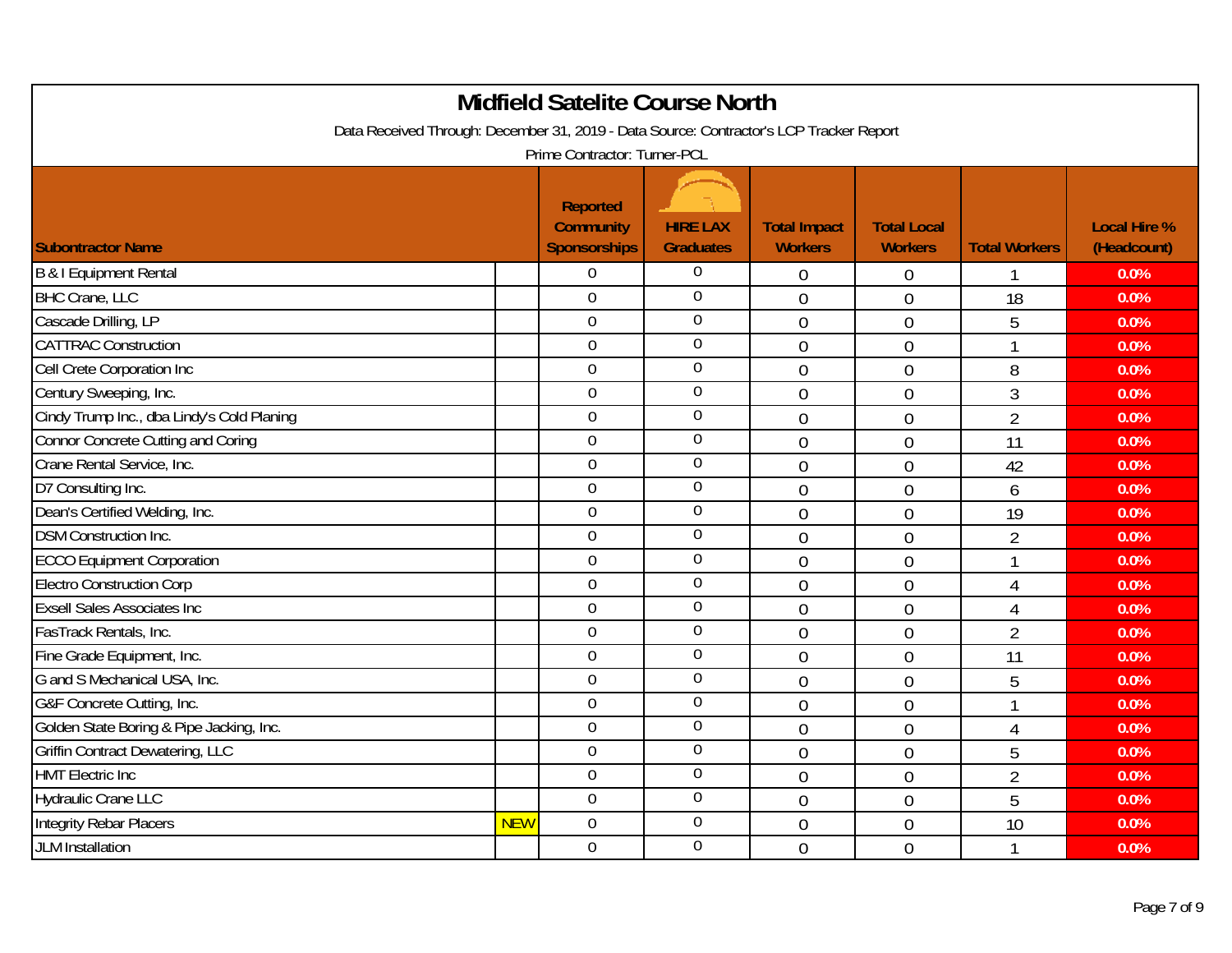|                                                                                         |            | <b>Midfield Satelite Course North</b>                      |                                     |                                       |                                      |                      |                                    |
|-----------------------------------------------------------------------------------------|------------|------------------------------------------------------------|-------------------------------------|---------------------------------------|--------------------------------------|----------------------|------------------------------------|
| Data Received Through: December 31, 2019 - Data Source: Contractor's LCP Tracker Report |            |                                                            |                                     |                                       |                                      |                      |                                    |
|                                                                                         |            | Prime Contractor: Turner-PCL                               |                                     |                                       |                                      |                      |                                    |
| <b>Subontractor Name</b>                                                                |            | <b>Reported</b><br><b>Community</b><br><b>Sponsorships</b> | <b>HIRE LAX</b><br><b>Graduates</b> | <b>Total Impact</b><br><b>Workers</b> | <b>Total Local</b><br><b>Workers</b> | <b>Total Workers</b> | <b>Local Hire %</b><br>(Headcount) |
| Karcher Firestopping, Inc.                                                              |            | $\overline{0}$                                             | $\mathbf 0$                         | $\overline{0}$                        | 0                                    |                      | 0.0%                               |
| Koppl Pipeline Services, Inc.                                                           |            | $\overline{0}$                                             | $\overline{0}$                      | $\mathbf 0$                           | 0                                    | 4                    | 0.0%                               |
| L2 Specialties, Inc                                                                     |            | $\overline{0}$                                             | $\mathbf 0$                         | $\overline{0}$                        | $\overline{0}$                       | $\overline{2}$       | 0.0%                               |
| Matt Chlor, Inc.                                                                        |            | $\overline{0}$                                             | $\overline{0}$                      | $\mathbf 0$                           | 0                                    | 3                    | 0.0%                               |
| <b>Maxim Crane Works</b>                                                                |            | $\overline{0}$                                             | $\mathbf 0$                         | $\overline{0}$                        | 0                                    | 25                   | 0.0%                               |
| MB Professional Service, Inc.                                                           |            | $\overline{0}$                                             | $\mathbf 0$                         | $\overline{0}$                        | 0                                    | 8                    | 0.0%                               |
| Mitsubishi Electric US, Inc.                                                            |            | $\mathbf 0$                                                | $\boldsymbol{0}$                    | $\overline{0}$                        | 0                                    | $\overline{4}$       | 0.0%                               |
| Mr. Crane, Inc.                                                                         |            | $\overline{0}$                                             | $\mathbf 0$                         | $\overline{0}$                        | $\overline{0}$                       | 27                   | 0.0%                               |
| Newman Backhoe Service, Inc.                                                            |            | $\overline{0}$                                             | $\overline{0}$                      | $\mathbf 0$                           | 0                                    | 6                    | 0.0%                               |
| Pavement Recycling Systems                                                              |            | $\mathbf 0$                                                | $\overline{0}$                      | $\overline{0}$                        | 0                                    | $\overline{7}$       | 0.0%                               |
| PCI                                                                                     |            | 17                                                         | 10                                  | $\overline{0}$                        | 0                                    | 5                    | 0.0%                               |
| PSC Industrial Outsourcing LP                                                           |            | $\overline{0}$                                             | $\mathbf 0$                         | $\overline{0}$                        | $\mathbf 0$                          | $\overline{7}$       | 0.0%                               |
| Socal Pacific Construction Corp. dba National Coating & Lining Co.                      |            | $\overline{0}$                                             | $\mathbf 0$                         | $\overline{0}$                        | $\overline{0}$                       | 11                   | 0.0%                               |
| <b>SteelPro Specialties</b>                                                             |            | $\overline{0}$                                             | $\mathbf 0$                         | $\mathbf 0$                           | $\overline{0}$                       | $\overline{2}$       | 0.0%                               |
| Straight Up Surveying, Inc                                                              |            | $\mathbf 0$                                                | $\mathbf 0$                         | $\overline{0}$                        | 0                                    | $\overline{2}$       | 0.0%                               |
| The Door Crew, Inc.                                                                     |            | $\mathbf 0$                                                | $\mathbf 0$                         | $\mathbf 0$                           | 0                                    | $\overline{4}$       | 0.0%                               |
| Trademark Hoist Inc                                                                     |            | $\overline{0}$                                             | $\mathbf 0$                         | $\overline{0}$                        | $\mathbf 0$                          | 3                    | 0.0%                               |
| Ultra Welding, Inc.                                                                     |            | $\overline{0}$                                             | $\mathbf 0$                         | $\overline{0}$                        | $\overline{0}$                       | 6                    | 0.0%                               |
| Veterans Engineering Services Inc                                                       |            | $\overline{0}$                                             | $\mathbf 0$                         | $\overline{0}$                        | 0                                    | 3                    | 0.0%                               |
| Warren Collins & Associates, dba Collins Company                                        |            | $\overline{0}$                                             | $\boldsymbol{0}$                    | $\overline{0}$                        | 0                                    | 4                    | 0.0%                               |
| <b>WMB &amp; Associates</b>                                                             |            | $\overline{0}$                                             | $\boldsymbol{0}$                    | $\mathbf 0$                           | 0                                    | 3                    | 0.0%                               |
| <b>Won-Door Corporation</b>                                                             | <b>NEW</b> | $\overline{0}$                                             | $\mathbf 0$                         | $\overline{0}$                        | $\overline{0}$                       | 3                    | 0.0%                               |
|                                                                                         |            | 84                                                         | 35                                  | 382                                   | 2186                                 | 7249                 | 30.2%                              |